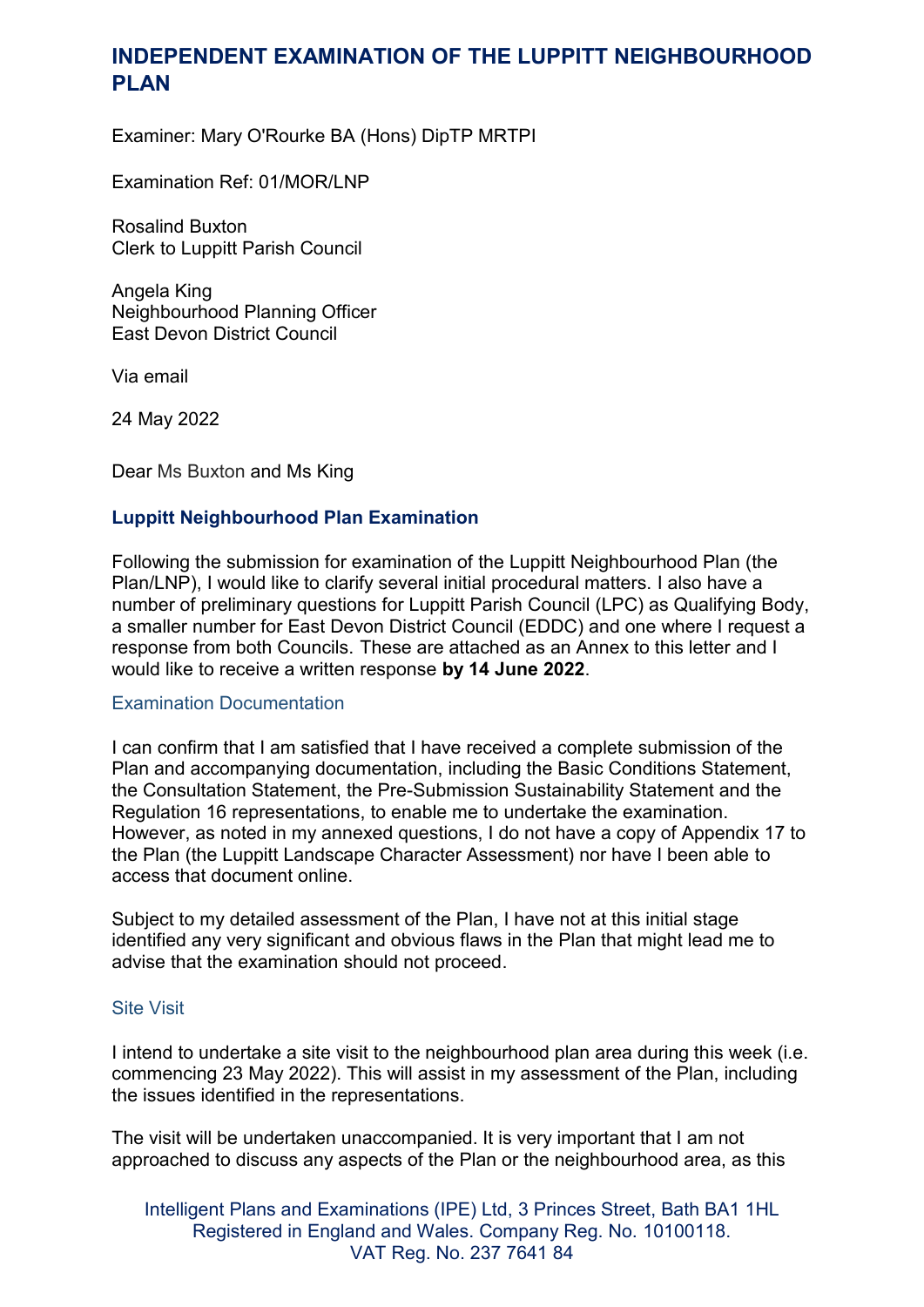may be perceived to prejudice my independence and risk compromising the fairness of the examination process.

I may have some additional questions, following my site visit, which I will set out in writing should I require any further clarification.

#### Written Representations

At this stage, I consider the examination can be conducted solely by the written representations procedure, without the need for a hearing. However, I will reserve the option to convene a hearing should a matter(s) come to light where I consider that a hearing is necessary to ensure the adequate examination of an issue, or to ensure that a person has a fair chance to put a case.

## Further Clarification

I have a number of initial questions seeking further clarification, from both LPC and EDDC. I have set these questions out in the Annex to this letter. I would be grateful if a written response could be provided by **14 June 2022**.

#### Examination Timetable

As you will be aware, the intention is to examine the Plan (including conduct of the site visit) with a view to providing a draft report (for 'fact checking') within 4-6 weeks of submission of the Plan.

As I have raised a number of questions, I must provide you with sufficient opportunity to reply. Consequentially, the examination timetable will be extended. Please be assured that I will endeavour to mitigate any delay as far as is practicable. The IPe office team will seek to keep you updated on the anticipated delivery date of the draft report.

If you have any process questions related to the conduct of the examination, which you would like me to address, please do not hesitate to contact the office team in the first instance

In the interests of transparency, may I prevail upon you to ensure a copy of this letter and any respective responses are placed on the Parish Council and East Devon District Council websites.

Thank you in advance for your assistance.

Your sincerely

Mary O' Rourke

Examiner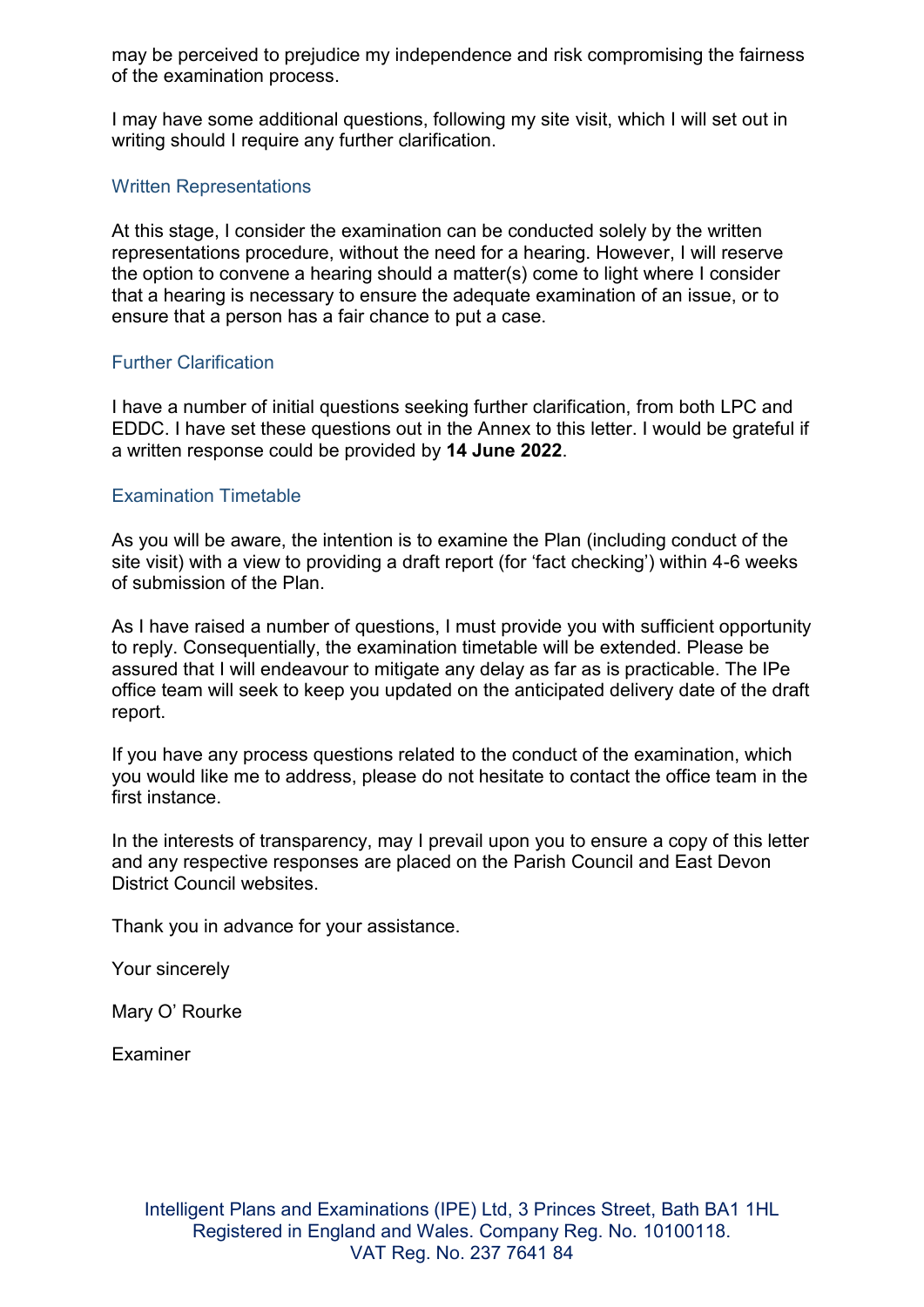# **Annex**

From my initial reading of the submission draft of the Luppitt Neighbourhood Plan and the supporting evidence, I have 2 questions for East Devon District Council and 16 questions for Luppitt Parish Council and one for both Councils. These questions all relate to information required to assist in my determination of whether the Plan meets the Basic Conditions and other legal requirements. I have requested the submission of a response(s) by **14 June 2022**.

# Questions for East Devon District Council (2)

- 1. Would EDDC confirm that its views and comments on the LNP are those contained in the Report to Cabinet 4 May 2022?
- 2. Please advise as to the current position in respect of the review of the Local Plan.

# Questions for Luppitt Parish Council (16)

- 3. Please confirm that the Plan period is for the ten year period from 2021 to 2031.
- 4. Please correct the paragraph and page numbers referred to in the note under the plan of the Parish on page 9.
- 5. Please provide a working e-link to the Luppitt Landscape Character Assessment (Appendix 17 to the Plan) as, other than the listed 2022 documents, none of the links on LNP Document Library webpage work.
- 6. Please provide a working e-link to the Transform Research Analysis Report.
- 7. Please confirm the start and finish dates of the Regulation 14 consultation period.
- 8. Please confirm the number of Regulation 14 consultation responses received from members of the public and from statutory consultees and provide a working e-link to those Regulation 14 Pre-Submission consultation responses.
- 9. Please confirm the date and source of the data in paragraph 4.3, and referred elsewhere in the LNP, of the numbers of second homes and holiday accommodation in the Parish.
- 10. Please confirm what progress there has been, if any, on the commissioning of an up-to-date Housing Needs Survey for the Plan area.
- 11. The Parish Map at Appendix 16 shows the Commons. However, its scale and lack of definition make it difficult to read. It would be helpful to have a clearer A3 copy of the plan.
- 12. Part 1 of policy NE1 refers to there being no adverse impact on 'distant views'. I note that EDDC suggests in its comments that this is a reference to the

Intelligent Plans and Examinations (IPE) Ltd, 3 Princes Street, Bath BA1 1HL Registered in England and Wales. Company Reg. No. 10100118. VAT Reg. No. 237 7641 84